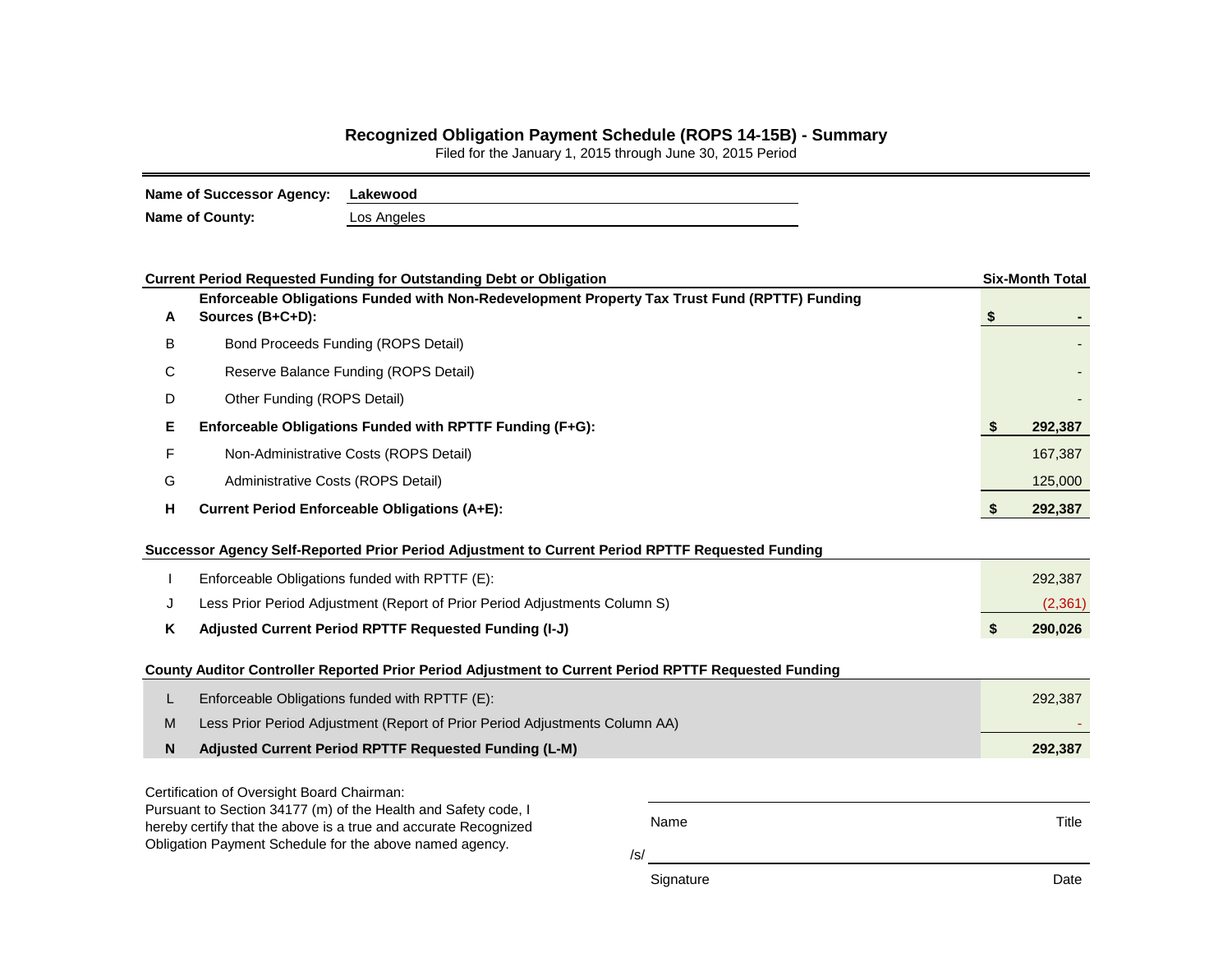|        |                                                            |                                           |                          |                                      |                                                                  | Recognized Obligation Payment Schedule (ROPS 14-15B) - ROPS Detail<br>January 1, 2015 through June 30, 2015<br>(Report Amounts in Whole Dollars) |                          |                             |              |                       |              |                 |
|--------|------------------------------------------------------------|-------------------------------------------|--------------------------|--------------------------------------|------------------------------------------------------------------|--------------------------------------------------------------------------------------------------------------------------------------------------|--------------------------|-----------------------------|--------------|-----------------------|--------------|-----------------|
| A      | в                                                          | С                                         | D                        | Е                                    | F.                                                               | G                                                                                                                                                | н                        |                             | J            | N                     | $\mathbf{o}$ | P               |
|        |                                                            |                                           |                          |                                      |                                                                  |                                                                                                                                                  |                          |                             |              | <b>Funding Source</b> |              |                 |
|        |                                                            |                                           | reement                  | Contract/Ag   Contract/Agr<br>eement |                                                                  |                                                                                                                                                  |                          | <b>Total</b><br>Outstanding |              | <b>RPTTF</b>          |              |                 |
| ltem # | <b>Project Name / Debt Obligation</b>                      | <b>Obligation Type</b>                    | <b>Execution</b><br>Date | <b>Termination</b><br>Date           | Payee                                                            | <b>Description/Project Scope</b>                                                                                                                 | <b>Project Area</b>      | Debt or<br>Obligation       |              | Retired   Non-Admin   | Admin        | Six-Month Total |
|        |                                                            |                                           |                          |                                      |                                                                  |                                                                                                                                                  |                          | \$15,904,100                |              | $$167,387$ $$125,000$ |              | 292,387<br>\$   |
|        | 2 1999 Tax Allocation Bonds Series A                       | Bonds Issued On or                        | 10/1/1999                | 9/1/2017                             | <b>US Bank</b>                                                   | Bonds issue to fund non-housing projects                                                                                                         | Project Area 1           | 1,996,470                   | N            | 48,165                |              | 48,165          |
|        | 3 2003 Tax Allocation Bonds Series A                       | Bonds Issued On or<br>Before 12/31/10     | 10/28/2003               | 9/1/2017                             | <b>US Bank</b>                                                   | Bonds issue to fund non-housing projects                                                                                                         | Project Area 1           | 1,536,750                   | N            | 28,540                |              | 28,540          |
|        | 4 2003 Tax Allocation Bonds Series B                       | Bonds Issued On or<br>Before 12/31/10     | 10/28/2003               | 9/1/2017                             | <b>US Bank</b>                                                   | Bonds issue to fund non-housing projects                                                                                                         | Project Area 1           | 852,204                     | N            | 21,382                |              | 21,382          |
|        | 5 Fiscal Agent Fees                                        | Fees                                      | 10/1/1999                | 1/31/2018                            | <b>US Bank</b>                                                   | Trustee Fees for 1999A, 2003A, and 2003B Project Area 1<br>bonds                                                                                 |                          | 39,600                      | N            | 6,600                 |              | 6,600           |
|        | 6 Bond Disclosure Fees                                     | Fees                                      | 2/1/2012                 | 1/31/2018                            | Harrell & Company                                                | Bonds disclosure fees for 1999A, 2003A,<br>and 2003B bonds                                                                                       | Project Area 1           | 8,843                       | N            | 2,000                 |              | 2,000           |
|        | 7 County Deferral                                          | <b>Unfunded Liabilities</b>               | 6/27/1989                | 6/30/2042                            | County of Los Angeles                                            | County Deferral Loan                                                                                                                             | Project Area 2           | 843,589                     | N            |                       |              |                 |
|        | 8 City Advance to Agency                                   | City/County Loans<br>On or Before 6/27/11 | 7/10/1973                | 6/30/2023                            | City of Lakewood                                                 | Initial funds to operate plan area                                                                                                               | Project Area 1           | 305,600                     | N            | 38,200                |              | 38,200          |
|        | 9 Housing Fund Deficit                                     | <b>Unfunded Liabilities</b>               | 6/30/1999                | 6/30/2022                            | Low and Moderate Income<br><b>Housing Fund</b>                   | Housing fund deficit repayments (HSC<br>section 3334.6(d))                                                                                       | Project Area 1           | 1,085,310                   | N            |                       |              |                 |
|        | 10 Owner Participation Agreement                           | OPA/DDA/Constructi<br>on                  | 12/16/1998               | 9/30/2017                            | Lakewood Mall Business Co Parking Facilities Lease<br>(Macerich) |                                                                                                                                                  | Project Area 1           | 1,898,205                   | N            |                       |              |                 |
|        | 12 Audit Costs (4 years)                                   | <b>Admin Costs</b>                        | 2/1/2012                 | 6/30/2042                            | White Nelson Diehl Evans & Agency Audit Services<br>Co, LLP      |                                                                                                                                                  | All Project Areas        |                             | N.           |                       |              |                 |
|        | 14 Oversight Board Legal Contract                          | Legal                                     | 2/1/2012                 | 6/30/2042                            | TBD (city of Lakewood)                                           | Attorney to the Oversight Board                                                                                                                  | <b>All Project Areas</b> |                             | N            |                       |              |                 |
|        | 15 Accounting Services (4 years)                           | <b>Admin Costs</b>                        | 2/1/2012                 | 6/30/2014                            | City of Lakewood                                                 | Accounting services                                                                                                                              | All Project Areas        |                             | N            |                       |              |                 |
|        | 16 Successor Agency Employee Cost                          | <b>Admin Costs</b>                        | 2/1/2012                 | 6/30/2014                            | City of Lakewood                                                 | <b>All Project Areas</b><br>Other Payroll costs                                                                                                  |                          |                             | $\mathsf{N}$ |                       |              |                 |
|        | 17 Administrative Costs                                    | <b>Admin Costs</b>                        | 1/1/2015                 | 6/30/2015                            | City of Lakewood                                                 | Administrative costs including audit and<br>payroll                                                                                              | All Project Areas        | 125,000                     | N            |                       | 125,000      | 125,000         |
|        | 18 LMIHF Loan (SERAF)                                      | SERAF/ERAF                                | 5/10/2010                | 6/30/2042                            | Low and Moderate Income<br><b>Housing Fund</b>                   | Loan for SERAF payment to County for FY<br>09/10 (HSC section 33690 (c)(1))                                                                      | <b>All Project Areas</b> | 3,215,951                   | N            |                       |              |                 |
|        | 19 LMIHF Loan (SERAF)                                      | SERAF/ERAF                                | 5/4/2011                 | 6/30/2042                            | Low and Moderate Income<br><b>Housing Fund</b>                   | Loan for SERAF payment to County for FY<br>10/11 (HSC section 33690 (c)(1))                                                                      | <b>All Project Areas</b> | 662,108                     | N            |                       |              |                 |
|        | 20 LMIHF Loan (ERAF)                                       | SERAF/ERAF                                | 5/10/2005                | 6/30/2042                            | Low and Moderate Income<br><b>Housing Fund</b>                   | Loan for ERAF payment to County for FY<br>04/05 (HSC section 33681.12 (b))                                                                       | <b>All Project Areas</b> | 90,492                      | N            |                       |              |                 |
|        | 21 City Loans and Advances to Agency City/County Loans     | On or Before 6/27/11                      | 12/17/1985 6/30/2042     |                                      | City of Lakewood (80%)                                           | Loans for development and financial<br>assistance of Project Areas 1, 2, and 3                                                                   | <b>All Project Areas</b> | 2,095,023                   | N            |                       |              |                 |
|        | 22 City Loans and Advances to Agency City/County Loans     | On or Before 6/27/11                      | 12/17/1985               | 6/30/2042                            | Lakewood Housing<br>Successor (20%)                              | Loans for development and financial<br>assistance of Project Areas 1, 2, and 4                                                                   | <b>All Project Areas</b> | 522,420                     | N            |                       |              |                 |
|        | 23 City Loan to Successor Agency                           | <b>RPTTF Shortfall</b>                    | 2/21/2013                | 12/31/2013                           | City of Lakewood                                                 | Temporary city loan to satisfy Enforceable<br>Obligations from ROPS 12-13B                                                                       | All Project Areas        |                             | N            |                       |              |                 |
|        | 24 Owner Participation Agreement<br><b>Payment Penalty</b> | OPA/DDA/Constructi 1/1/2013               |                          | 12/31/2013                           | (Macerich)                                                       | Lakewood Mall Business Co Late payment penalty as stated on the<br>Parking Facilities Lease Agreement.<br>Payment was originally due Sept 2012.  | Project Area 1           |                             | N            |                       |              |                 |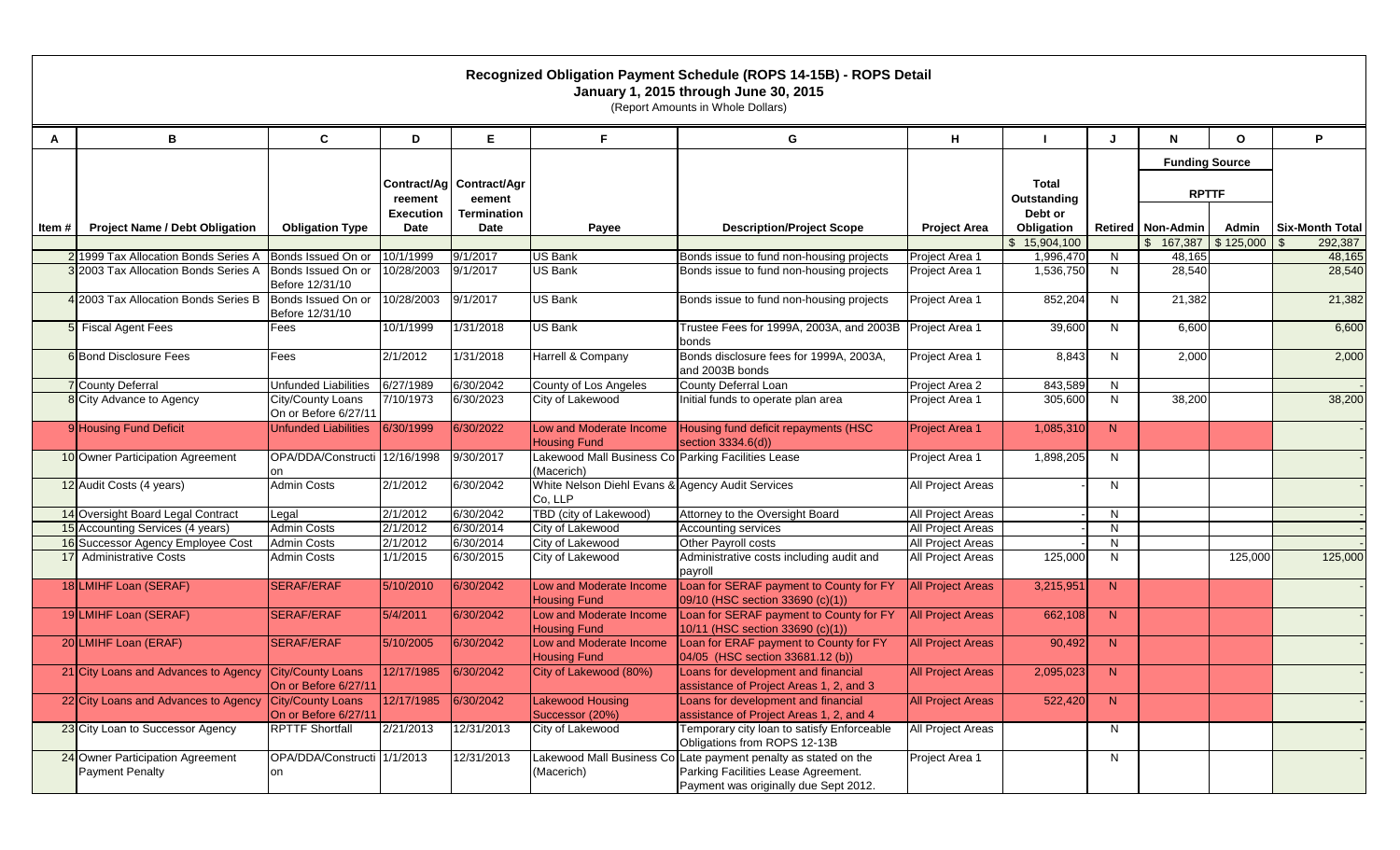| Recognized Obligation Payment Schedule (ROPS 14-15B) - ROPS Detail<br>January 1, 2015 through June 30, 2015<br>(Report Amounts in Whole Dollars) |                                       |                         |                          |                                    |                                            |                                                                                                                                         |                          |                       |              |                     |                       |                        |
|--------------------------------------------------------------------------------------------------------------------------------------------------|---------------------------------------|-------------------------|--------------------------|------------------------------------|--------------------------------------------|-----------------------------------------------------------------------------------------------------------------------------------------|--------------------------|-----------------------|--------------|---------------------|-----------------------|------------------------|
|                                                                                                                                                  | в                                     | C                       | D                        | Е                                  |                                            | G                                                                                                                                       | н                        |                       |              | N                   | $\mathbf{o}$          | P                      |
|                                                                                                                                                  |                                       |                         |                          |                                    |                                            |                                                                                                                                         |                          |                       |              |                     | <b>Funding Source</b> |                        |
|                                                                                                                                                  |                                       |                         | reement                  | Contract/Ag Contract/Agr<br>eement |                                            |                                                                                                                                         |                          | Total<br>Outstanding  |              | <b>RPTTF</b>        |                       |                        |
| ltem #                                                                                                                                           | <b>Project Name / Debt Obligation</b> | <b>Obligation Type</b>  | <b>Execution</b><br>Date | <b>Termination</b><br>Date         | Payee                                      | <b>Description/Project Scope</b>                                                                                                        | <b>Project Area</b>      | Debt or<br>Obligation |              | Retired   Non-Admin | Admin                 | <b>Six-Month Total</b> |
|                                                                                                                                                  | 25 City Loan to Successor Agency      | <b>RPTTF Shortfall</b>  | 7/1/2013                 | 6/30/2014                          | <b>City of Lakewood</b>                    | Temporary city loan to satisfy Enforceable<br>Obligations from ROPS 13-14A                                                              | <b>All Project Areas</b> |                       | N            |                     |                       |                        |
|                                                                                                                                                  | 26 Legal Fee                          | Litigation              | 6/11/2013                | 6/30/2023                          | City of Lakewood                           | Temporary city loan for legal counsel paid to All Project Areas<br>firm Colantuono & Levin for Successor<br>Agency litigation over DOF. |                          | 67,632                | N            | 20,000              |                       | 20,000                 |
|                                                                                                                                                  | 27 City Loan to Successor Agency      | <b>IRPTTF Shortfall</b> | 1/1/2012                 | 6/30/2015                          | City of Lakewood                           | Temporary city loan for cash flow deficiency<br>to fund obligations during initial phase of<br>RDA dissolution.                         | <b>All Project Areas</b> | 556,403               | <sup>N</sup> |                     |                       |                        |
|                                                                                                                                                  | 28 Bond Arbitrage Compliance Review   | Fees                    | 7/23/2014                | 6/30/2015                          | <b>PFM Asset Management</b><br><b>ILLC</b> | Arbitrage Rebate Compliance Services for<br>1999A Tax Allocation Bonds Series                                                           | Project Area 1           | 2,500                 | N            | 2,500               |                       | 2,500                  |
| 29                                                                                                                                               |                                       |                         |                          |                                    |                                            |                                                                                                                                         |                          |                       | N.           |                     |                       |                        |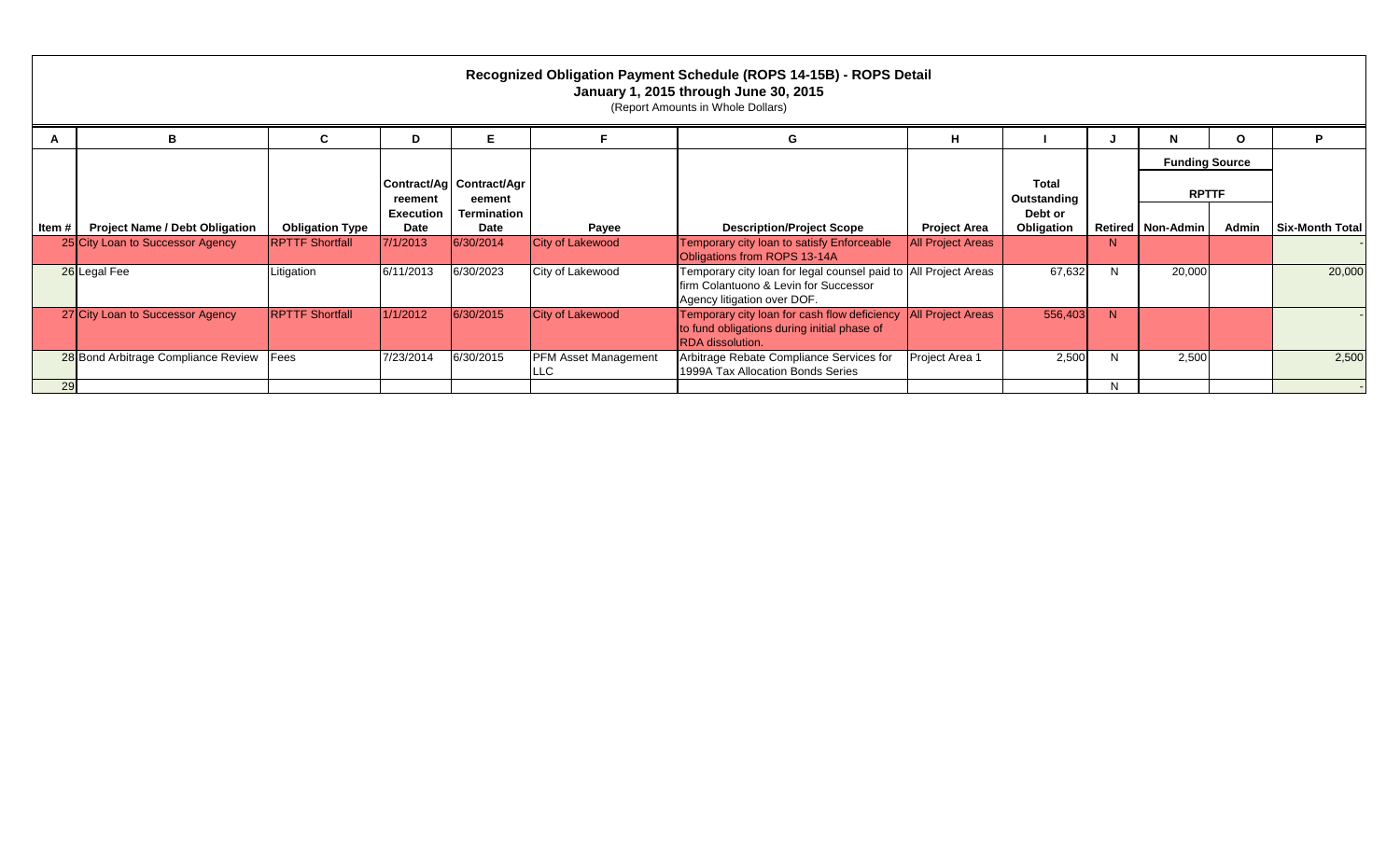## **Recognized Obligation Payment Schedule (ROPS 14-15B) - Report of Cash Balances**

(Report Amounts in Whole Dollars)

[Purs](https://rad.dof.ca.gov/rad-sa/pdf/Cash_Balance_Agency_Tips_Sheet.pdf)uant to Health and Safety Code section 34177 (I), Redevelopment Property Tax Trust Fund (RPTTF) may be listed as a source of payment on the ROPS, but only to the extent no other funding source is available or [when payment from property tax revenues is required by an enforceable obligation. For tips on how to complete the Report of Cash Balances Form, see](https://rad.dof.ca.gov/rad-sa/pdf/Cash_Balance_Agency_Tips_Sheet.pdf) https://rad.dof.ca.gov/rad[sa/pdf/Cash\\_Balance\\_Agency\\_Tips\\_Sheet.pdf.](https://rad.dof.ca.gov/rad-sa/pdf/Cash_Balance_Agency_Tips_Sheet.pdf)

| $\mathbf{A}$   | B                                                                                          | C                   | D                    | Е                   | Е                      | G         | н                |                                                         |
|----------------|--------------------------------------------------------------------------------------------|---------------------|----------------------|---------------------|------------------------|-----------|------------------|---------------------------------------------------------|
|                |                                                                                            |                     |                      | <b>Fund Sources</b> |                        |           |                  |                                                         |
|                |                                                                                            |                     |                      |                     |                        |           |                  |                                                         |
|                |                                                                                            |                     | <b>Bond Proceeds</b> |                     | <b>Reserve Balance</b> | Other     | <b>RPTTF</b>     |                                                         |
|                |                                                                                            |                     |                      | <b>Prior ROPS</b>   | <b>Prior ROPS</b>      |           |                  |                                                         |
|                |                                                                                            | <b>Bonds</b>        |                      | period balances     | <b>RPTTF</b>           | Rent,     |                  |                                                         |
|                |                                                                                            | <b>Issued on or</b> | <b>Bonds</b>         | and DDR RPTTF       | distributed as         | Grants,   | <b>Non-Admin</b> |                                                         |
|                |                                                                                            | before              | Issued on or         | balances            | reserve for            | Interest, | and              |                                                         |
|                | <b>Cash Balance Information by ROPS Period</b>                                             | 12/31/10            | after 01/01/11       | retained            | future period(s)       | Etc.      | Admin            | <b>Comments</b>                                         |
|                |                                                                                            |                     |                      |                     |                        |           |                  |                                                         |
|                | ROPS 13-14B Actuals (01/01/14 - 06/30/14)                                                  |                     |                      |                     |                        |           |                  |                                                         |
|                | 1 Beginning Available Cash Balance (Actual 01/01/14)                                       |                     |                      |                     |                        |           |                  |                                                         |
|                |                                                                                            |                     |                      | (356, 491)          |                        |           |                  |                                                         |
|                | 2 Revenue/Income (Actual 06/30/14)                                                         |                     |                      |                     |                        |           |                  |                                                         |
|                | RPTTF amounts should tie to the ROPS 13-14B distribution from the County Auditor-          |                     |                      |                     |                        |           |                  |                                                         |
|                | Controller during January 2014                                                             |                     |                      |                     |                        | 42,895    |                  | 318,740 Other Revenue- Pacific Ford Payments (3 qtrs)   |
| دی             | Expenditures for ROPS 13-14B Enforceable Obligations (Actual 06/30/14)                     |                     |                      |                     |                        |           |                  |                                                         |
|                | RPTTF amounts, H3 plus H4 should equal total reported actual expenditures in the Report of |                     |                      |                     |                        |           |                  |                                                         |
|                | PPA, Columns L and Q                                                                       |                     |                      |                     |                        |           | 316,380          |                                                         |
| $\overline{4}$ | Retention of Available Cash Balance (Actual 06/30/14)                                      |                     |                      |                     |                        |           |                  |                                                         |
|                | RPTTF amount retained should only include the amounts distributed for debt service         |                     |                      |                     |                        |           |                  |                                                         |
|                | reserve(s) approved in ROPS 13-14B<br>5 ROPS 13-14B RPTTF Prior Period Adjustment          |                     |                      |                     |                        |           |                  |                                                         |
|                | RPTTF amount should tie to the self-reported ROPS 13-14B PPA in the Report of PPA,         |                     |                      | No entry required   |                        |           |                  |                                                         |
|                | Column S                                                                                   |                     |                      |                     |                        |           | 2,361            |                                                         |
| 6              | <b>Ending Actual Available Cash Balance</b>                                                |                     |                      |                     |                        |           |                  |                                                         |
|                | C to G = $(1 + 2 - 3 - 4)$ , H = $(1 + 2 - 3 - 4 - 5)$                                     |                     |                      | (356, 491)          |                        | 42,895    | (1)              |                                                         |
|                | ROPS 14-15A Estimate (07/01/14 - 12/31/14)                                                 |                     |                      |                     |                        |           |                  |                                                         |
| $\overline{7}$ | Beginning Available Cash Balance (Actual 07/01/14)                                         |                     |                      |                     |                        |           |                  |                                                         |
|                | $(C, D, E, G = 4 + 6, F = H4 + F4 + F6,$ and $H = 5 + 6$                                   |                     |                      | (356, 491)          |                        | 42,895    | 2,360            |                                                         |
|                | 8 Revenue/Income (Estimate 12/31/14)                                                       |                     |                      |                     |                        |           |                  |                                                         |
|                | RPTTF amounts should tie to the ROPS 14-15A distribution from the County Auditor-          |                     |                      |                     |                        |           |                  |                                                         |
|                | Controller during June 2014                                                                |                     |                      |                     |                        | 28,597    |                  | 1,936,341 Other Revenue- Pacific Ford Payments (2 qtrs) |
| 9              | Expenditures for ROPS 14-15A Enforceable Obligations (Estimate 12/31/14)                   |                     |                      |                     |                        |           | 2,236,341        |                                                         |
|                | 10 Retention of Available Cash Balance (Estimate 12/31/14)                                 |                     |                      |                     |                        |           |                  |                                                         |
|                | RPTTF amount retained should only include the amount distributed for debt service          |                     |                      |                     |                        |           |                  |                                                         |
|                | reserve(s) approved in ROPS 14-15A                                                         |                     |                      |                     |                        |           |                  |                                                         |
|                | 11 Ending Estimated Available Cash Balance (7 + 8 - 9 -10)                                 |                     |                      | (356, 491)          |                        | 71,492    |                  | (297,640) (\$582,639) - Total Cash Shortage at 12/31/14 |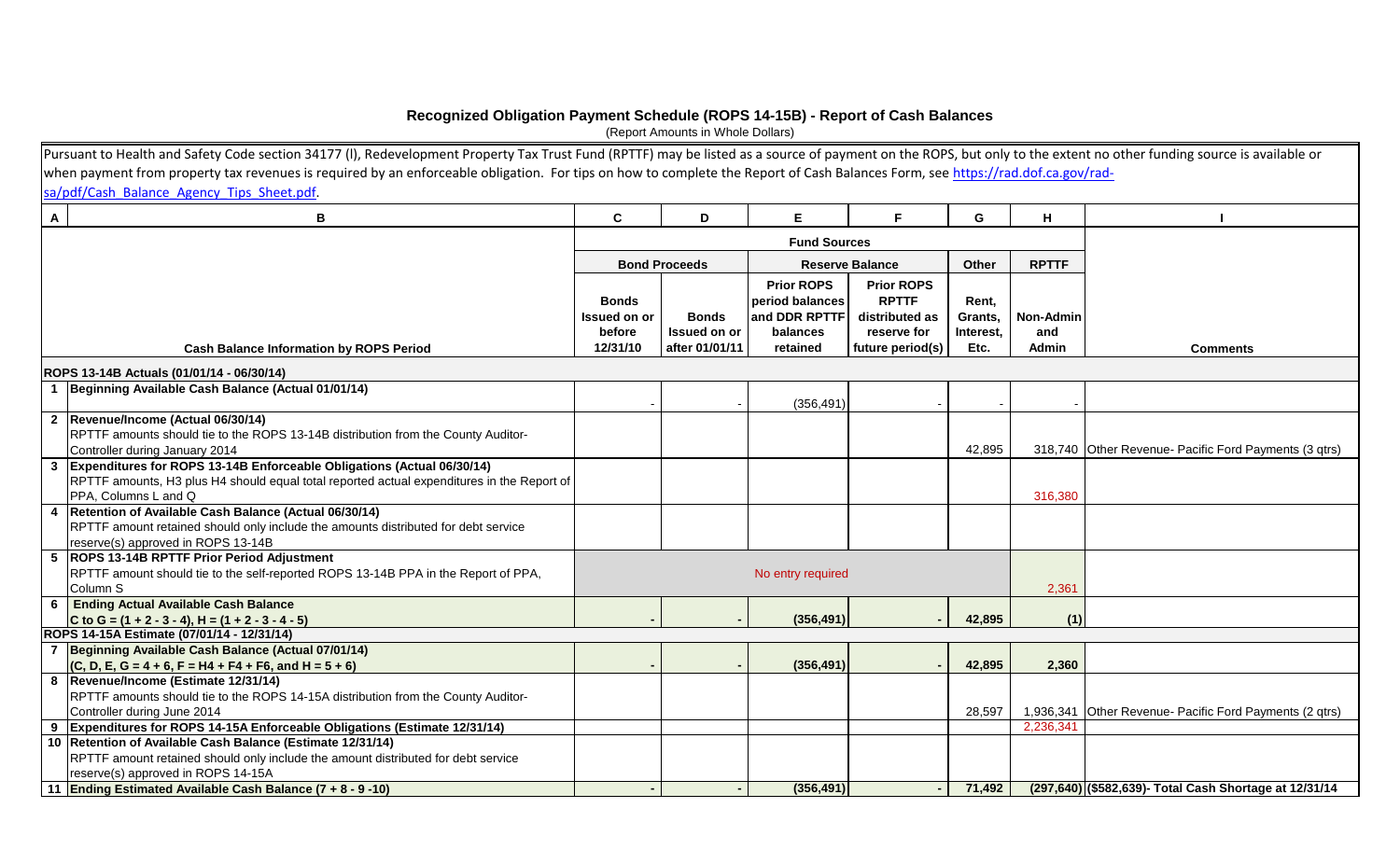| В<br>M<br>K<br>N<br>P<br>Q<br>R<br>A<br>$\mathbf{o}$<br><b>RPTTF Expenditures</b><br>Non-Admin<br>Admin<br><b>RPTTF</b><br><b>RPTTF</b><br><b>Difference</b><br>(ROPS 13-<br>(ROPS 13-<br><b>Difference</b><br><b>Net</b><br>(If total actual<br>14B<br>14B<br><b>Net</b><br>(If K is less<br>exceeds total<br>distributed +<br>distributed<br>Lesser of<br>than L, the<br>all other<br>+ all other<br>Authorize<br>authorized, the<br>Lesser of<br>available as<br>available as Authorized<br>difference<br>d /<br>total difference is<br><b>Project Name / Debt Obligation</b><br>Authorized of 01/1/14)<br>/ Available<br>Authorized of 01/1/14)<br>Item #<br>Available<br><b>Actual</b><br><b>Actual</b><br>is zero)<br>zero)<br>\$125,000<br>\$125,000<br>\$193,740<br>\$193,740<br>\$193,740<br>\$191,380<br>$\mathfrak{L}$<br>2,361<br>\$125,000<br>$$125,000$ \ \$<br>$\mathfrak{L}$<br><b>Administrative Fees</b><br>62,340<br>62,089<br>251<br>62,340<br>62,340<br>2   1999 Tax Allocation Bonds Series A<br>36,790<br>36,790<br>36,790<br>36,790<br>3 2003 Tax Allocation Bonds Series A<br>27,811<br>27,810<br>27,810<br>27,810<br>2003 Tax Allocation Bonds Series B<br>6,600<br>6,600<br>6,600<br>6,600<br>5 Fiscal Agent Fees<br>$\sim$<br>6 Bond Disclosure Fees<br>2,000<br>2,000<br>2,000<br>1,750<br>250<br><b>County Deferral</b><br>38,200<br>38,200<br>38,200<br>38,200<br>8 City Advance to Agency<br>9   Housing Fund Deficit<br>10 Owner Participation Agreement<br>11 Developer Contribution<br>12 Audit Costs (4 years)<br>13 Audit Costs (4 years)<br>14   Oversight Board Legal Contract<br>15 Accounting Services (4 years)<br>16   Successor Agency Employee Cost<br>17 Administrative Costs<br>18   LMIHF Loan (SERAF)<br>19   LMIHF Loan (SERAF)<br>20   LMIHF Loan (ERAF) | Recognized Obligation Payment Schedule (ROPS 14-15B) - Report of Prior Period Adjustments<br>Reported for the ROPS 13-14B (January 1, 2014 through June 30, 2014) Period Pursuant to Health and Safety Code (HSC) section 3                                                                                                                                                                                                                                                                                                                                                                                                                                                                     |                              |  |  |  |  |  |  |  |  |
|-------------------------------------------------------------------------------------------------------------------------------------------------------------------------------------------------------------------------------------------------------------------------------------------------------------------------------------------------------------------------------------------------------------------------------------------------------------------------------------------------------------------------------------------------------------------------------------------------------------------------------------------------------------------------------------------------------------------------------------------------------------------------------------------------------------------------------------------------------------------------------------------------------------------------------------------------------------------------------------------------------------------------------------------------------------------------------------------------------------------------------------------------------------------------------------------------------------------------------------------------------------------------------------------------------------------------------------------------------------------------------------------------------------------------------------------------------------------------------------------------------------------------------------------------------------------------------------------------------------------------------------------------------------------------------------------------------------------------------------------------------------------------------------------------------------|-------------------------------------------------------------------------------------------------------------------------------------------------------------------------------------------------------------------------------------------------------------------------------------------------------------------------------------------------------------------------------------------------------------------------------------------------------------------------------------------------------------------------------------------------------------------------------------------------------------------------------------------------------------------------------------------------|------------------------------|--|--|--|--|--|--|--|--|
|                                                                                                                                                                                                                                                                                                                                                                                                                                                                                                                                                                                                                                                                                                                                                                                                                                                                                                                                                                                                                                                                                                                                                                                                                                                                                                                                                                                                                                                                                                                                                                                                                                                                                                                                                                                                             | ROPS 13-14B Successor Agency (SA) Self-reported Prior Period Adjustments (PPA): Pursuant to HSC Section 34186 (a), SAs are required to report the differences between their actual available funding and their actual<br>expenditures for the ROPS 13-14B (January through June 2014) period. The amount of Redevelopment Property Tax Trust Fund (RPTTF) approved for the ROPS 14-15B (January through June 2015) period will be offset by<br>the SA's self-reported ROPS 13-14B prior period adjustment. HSC Section 34186 (a) also specifies that the prior period adjustments self-reported by SAs are subject to audit by the county auditor-controller (CAC) and the<br>State Controller. |                              |  |  |  |  |  |  |  |  |
|                                                                                                                                                                                                                                                                                                                                                                                                                                                                                                                                                                                                                                                                                                                                                                                                                                                                                                                                                                                                                                                                                                                                                                                                                                                                                                                                                                                                                                                                                                                                                                                                                                                                                                                                                                                                             | S.                                                                                                                                                                                                                                                                                                                                                                                                                                                                                                                                                                                                                                                                                              | $\mathbf{T}$                 |  |  |  |  |  |  |  |  |
|                                                                                                                                                                                                                                                                                                                                                                                                                                                                                                                                                                                                                                                                                                                                                                                                                                                                                                                                                                                                                                                                                                                                                                                                                                                                                                                                                                                                                                                                                                                                                                                                                                                                                                                                                                                                             |                                                                                                                                                                                                                                                                                                                                                                                                                                                                                                                                                                                                                                                                                                 |                              |  |  |  |  |  |  |  |  |
|                                                                                                                                                                                                                                                                                                                                                                                                                                                                                                                                                                                                                                                                                                                                                                                                                                                                                                                                                                                                                                                                                                                                                                                                                                                                                                                                                                                                                                                                                                                                                                                                                                                                                                                                                                                                             | <b>Net SA Non-Admin</b><br>and Admin PPA<br>(Amount Used to<br>Offset ROPS 14-<br><b>15B Requested</b><br>RPTTF)                                                                                                                                                                                                                                                                                                                                                                                                                                                                                                                                                                                |                              |  |  |  |  |  |  |  |  |
|                                                                                                                                                                                                                                                                                                                                                                                                                                                                                                                                                                                                                                                                                                                                                                                                                                                                                                                                                                                                                                                                                                                                                                                                                                                                                                                                                                                                                                                                                                                                                                                                                                                                                                                                                                                                             | <b>Net Difference</b><br>$(M+R)$                                                                                                                                                                                                                                                                                                                                                                                                                                                                                                                                                                                                                                                                | <b>SA</b><br><b>Comments</b> |  |  |  |  |  |  |  |  |
|                                                                                                                                                                                                                                                                                                                                                                                                                                                                                                                                                                                                                                                                                                                                                                                                                                                                                                                                                                                                                                                                                                                                                                                                                                                                                                                                                                                                                                                                                                                                                                                                                                                                                                                                                                                                             | 2,361                                                                                                                                                                                                                                                                                                                                                                                                                                                                                                                                                                                                                                                                                           |                              |  |  |  |  |  |  |  |  |
|                                                                                                                                                                                                                                                                                                                                                                                                                                                                                                                                                                                                                                                                                                                                                                                                                                                                                                                                                                                                                                                                                                                                                                                                                                                                                                                                                                                                                                                                                                                                                                                                                                                                                                                                                                                                             |                                                                                                                                                                                                                                                                                                                                                                                                                                                                                                                                                                                                                                                                                                 |                              |  |  |  |  |  |  |  |  |
|                                                                                                                                                                                                                                                                                                                                                                                                                                                                                                                                                                                                                                                                                                                                                                                                                                                                                                                                                                                                                                                                                                                                                                                                                                                                                                                                                                                                                                                                                                                                                                                                                                                                                                                                                                                                             | 251                                                                                                                                                                                                                                                                                                                                                                                                                                                                                                                                                                                                                                                                                             |                              |  |  |  |  |  |  |  |  |
|                                                                                                                                                                                                                                                                                                                                                                                                                                                                                                                                                                                                                                                                                                                                                                                                                                                                                                                                                                                                                                                                                                                                                                                                                                                                                                                                                                                                                                                                                                                                                                                                                                                                                                                                                                                                             |                                                                                                                                                                                                                                                                                                                                                                                                                                                                                                                                                                                                                                                                                                 |                              |  |  |  |  |  |  |  |  |
|                                                                                                                                                                                                                                                                                                                                                                                                                                                                                                                                                                                                                                                                                                                                                                                                                                                                                                                                                                                                                                                                                                                                                                                                                                                                                                                                                                                                                                                                                                                                                                                                                                                                                                                                                                                                             |                                                                                                                                                                                                                                                                                                                                                                                                                                                                                                                                                                                                                                                                                                 |                              |  |  |  |  |  |  |  |  |
|                                                                                                                                                                                                                                                                                                                                                                                                                                                                                                                                                                                                                                                                                                                                                                                                                                                                                                                                                                                                                                                                                                                                                                                                                                                                                                                                                                                                                                                                                                                                                                                                                                                                                                                                                                                                             |                                                                                                                                                                                                                                                                                                                                                                                                                                                                                                                                                                                                                                                                                                 |                              |  |  |  |  |  |  |  |  |
|                                                                                                                                                                                                                                                                                                                                                                                                                                                                                                                                                                                                                                                                                                                                                                                                                                                                                                                                                                                                                                                                                                                                                                                                                                                                                                                                                                                                                                                                                                                                                                                                                                                                                                                                                                                                             | 250                                                                                                                                                                                                                                                                                                                                                                                                                                                                                                                                                                                                                                                                                             |                              |  |  |  |  |  |  |  |  |
|                                                                                                                                                                                                                                                                                                                                                                                                                                                                                                                                                                                                                                                                                                                                                                                                                                                                                                                                                                                                                                                                                                                                                                                                                                                                                                                                                                                                                                                                                                                                                                                                                                                                                                                                                                                                             |                                                                                                                                                                                                                                                                                                                                                                                                                                                                                                                                                                                                                                                                                                 |                              |  |  |  |  |  |  |  |  |
|                                                                                                                                                                                                                                                                                                                                                                                                                                                                                                                                                                                                                                                                                                                                                                                                                                                                                                                                                                                                                                                                                                                                                                                                                                                                                                                                                                                                                                                                                                                                                                                                                                                                                                                                                                                                             |                                                                                                                                                                                                                                                                                                                                                                                                                                                                                                                                                                                                                                                                                                 |                              |  |  |  |  |  |  |  |  |
|                                                                                                                                                                                                                                                                                                                                                                                                                                                                                                                                                                                                                                                                                                                                                                                                                                                                                                                                                                                                                                                                                                                                                                                                                                                                                                                                                                                                                                                                                                                                                                                                                                                                                                                                                                                                             |                                                                                                                                                                                                                                                                                                                                                                                                                                                                                                                                                                                                                                                                                                 |                              |  |  |  |  |  |  |  |  |
|                                                                                                                                                                                                                                                                                                                                                                                                                                                                                                                                                                                                                                                                                                                                                                                                                                                                                                                                                                                                                                                                                                                                                                                                                                                                                                                                                                                                                                                                                                                                                                                                                                                                                                                                                                                                             |                                                                                                                                                                                                                                                                                                                                                                                                                                                                                                                                                                                                                                                                                                 |                              |  |  |  |  |  |  |  |  |
|                                                                                                                                                                                                                                                                                                                                                                                                                                                                                                                                                                                                                                                                                                                                                                                                                                                                                                                                                                                                                                                                                                                                                                                                                                                                                                                                                                                                                                                                                                                                                                                                                                                                                                                                                                                                             |                                                                                                                                                                                                                                                                                                                                                                                                                                                                                                                                                                                                                                                                                                 |                              |  |  |  |  |  |  |  |  |
|                                                                                                                                                                                                                                                                                                                                                                                                                                                                                                                                                                                                                                                                                                                                                                                                                                                                                                                                                                                                                                                                                                                                                                                                                                                                                                                                                                                                                                                                                                                                                                                                                                                                                                                                                                                                             |                                                                                                                                                                                                                                                                                                                                                                                                                                                                                                                                                                                                                                                                                                 |                              |  |  |  |  |  |  |  |  |
|                                                                                                                                                                                                                                                                                                                                                                                                                                                                                                                                                                                                                                                                                                                                                                                                                                                                                                                                                                                                                                                                                                                                                                                                                                                                                                                                                                                                                                                                                                                                                                                                                                                                                                                                                                                                             |                                                                                                                                                                                                                                                                                                                                                                                                                                                                                                                                                                                                                                                                                                 |                              |  |  |  |  |  |  |  |  |
|                                                                                                                                                                                                                                                                                                                                                                                                                                                                                                                                                                                                                                                                                                                                                                                                                                                                                                                                                                                                                                                                                                                                                                                                                                                                                                                                                                                                                                                                                                                                                                                                                                                                                                                                                                                                             |                                                                                                                                                                                                                                                                                                                                                                                                                                                                                                                                                                                                                                                                                                 |                              |  |  |  |  |  |  |  |  |
|                                                                                                                                                                                                                                                                                                                                                                                                                                                                                                                                                                                                                                                                                                                                                                                                                                                                                                                                                                                                                                                                                                                                                                                                                                                                                                                                                                                                                                                                                                                                                                                                                                                                                                                                                                                                             |                                                                                                                                                                                                                                                                                                                                                                                                                                                                                                                                                                                                                                                                                                 |                              |  |  |  |  |  |  |  |  |
|                                                                                                                                                                                                                                                                                                                                                                                                                                                                                                                                                                                                                                                                                                                                                                                                                                                                                                                                                                                                                                                                                                                                                                                                                                                                                                                                                                                                                                                                                                                                                                                                                                                                                                                                                                                                             |                                                                                                                                                                                                                                                                                                                                                                                                                                                                                                                                                                                                                                                                                                 |                              |  |  |  |  |  |  |  |  |
|                                                                                                                                                                                                                                                                                                                                                                                                                                                                                                                                                                                                                                                                                                                                                                                                                                                                                                                                                                                                                                                                                                                                                                                                                                                                                                                                                                                                                                                                                                                                                                                                                                                                                                                                                                                                             |                                                                                                                                                                                                                                                                                                                                                                                                                                                                                                                                                                                                                                                                                                 |                              |  |  |  |  |  |  |  |  |
|                                                                                                                                                                                                                                                                                                                                                                                                                                                                                                                                                                                                                                                                                                                                                                                                                                                                                                                                                                                                                                                                                                                                                                                                                                                                                                                                                                                                                                                                                                                                                                                                                                                                                                                                                                                                             |                                                                                                                                                                                                                                                                                                                                                                                                                                                                                                                                                                                                                                                                                                 |                              |  |  |  |  |  |  |  |  |
|                                                                                                                                                                                                                                                                                                                                                                                                                                                                                                                                                                                                                                                                                                                                                                                                                                                                                                                                                                                                                                                                                                                                                                                                                                                                                                                                                                                                                                                                                                                                                                                                                                                                                                                                                                                                             |                                                                                                                                                                                                                                                                                                                                                                                                                                                                                                                                                                                                                                                                                                 |                              |  |  |  |  |  |  |  |  |
|                                                                                                                                                                                                                                                                                                                                                                                                                                                                                                                                                                                                                                                                                                                                                                                                                                                                                                                                                                                                                                                                                                                                                                                                                                                                                                                                                                                                                                                                                                                                                                                                                                                                                                                                                                                                             |                                                                                                                                                                                                                                                                                                                                                                                                                                                                                                                                                                                                                                                                                                 |                              |  |  |  |  |  |  |  |  |
| 21 City Loans and Advances to Agency                                                                                                                                                                                                                                                                                                                                                                                                                                                                                                                                                                                                                                                                                                                                                                                                                                                                                                                                                                                                                                                                                                                                                                                                                                                                                                                                                                                                                                                                                                                                                                                                                                                                                                                                                                        |                                                                                                                                                                                                                                                                                                                                                                                                                                                                                                                                                                                                                                                                                                 |                              |  |  |  |  |  |  |  |  |
| 22 City Loans and Advances to Agency                                                                                                                                                                                                                                                                                                                                                                                                                                                                                                                                                                                                                                                                                                                                                                                                                                                                                                                                                                                                                                                                                                                                                                                                                                                                                                                                                                                                                                                                                                                                                                                                                                                                                                                                                                        |                                                                                                                                                                                                                                                                                                                                                                                                                                                                                                                                                                                                                                                                                                 |                              |  |  |  |  |  |  |  |  |
| 23 City Loan to Successor Agency                                                                                                                                                                                                                                                                                                                                                                                                                                                                                                                                                                                                                                                                                                                                                                                                                                                                                                                                                                                                                                                                                                                                                                                                                                                                                                                                                                                                                                                                                                                                                                                                                                                                                                                                                                            |                                                                                                                                                                                                                                                                                                                                                                                                                                                                                                                                                                                                                                                                                                 |                              |  |  |  |  |  |  |  |  |
| 24 Owner Participation Agreement Payment Penalty<br>25 City Loan to Successor Agency                                                                                                                                                                                                                                                                                                                                                                                                                                                                                                                                                                                                                                                                                                                                                                                                                                                                                                                                                                                                                                                                                                                                                                                                                                                                                                                                                                                                                                                                                                                                                                                                                                                                                                                        |                                                                                                                                                                                                                                                                                                                                                                                                                                                                                                                                                                                                                                                                                                 |                              |  |  |  |  |  |  |  |  |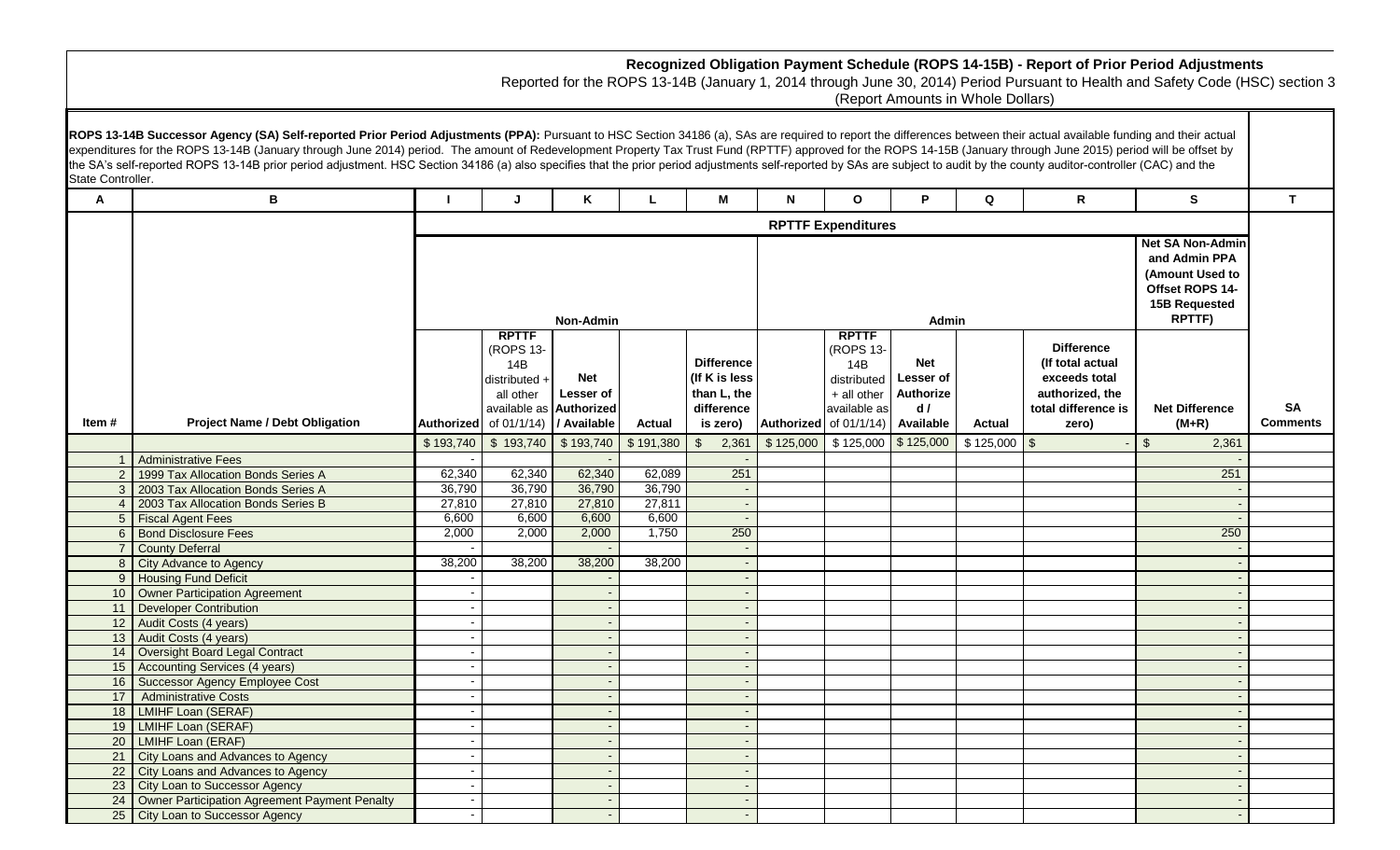|                   |                                                                                                                                                                                                                                                                                                                                                                                                                                                                                                                                                                                                                                                                            |           |                                                   |                                             |                            |                                     |                                                                                      |                                                 |                         | (Report Amounts in Whole Dollars) |                                                        | Recognized Obligation Payment Schedule (ROPS 14-15B) - Report of Prior Period Adjustments<br>Reported for the ROPS 13-14B (January 1, 2014 through June 30, 2014) Period Pursuant to Health and Safety Code (HSC) section 3 |                 |
|-------------------|----------------------------------------------------------------------------------------------------------------------------------------------------------------------------------------------------------------------------------------------------------------------------------------------------------------------------------------------------------------------------------------------------------------------------------------------------------------------------------------------------------------------------------------------------------------------------------------------------------------------------------------------------------------------------|-----------|---------------------------------------------------|---------------------------------------------|----------------------------|-------------------------------------|--------------------------------------------------------------------------------------|-------------------------------------------------|-------------------------|-----------------------------------|--------------------------------------------------------|-----------------------------------------------------------------------------------------------------------------------------------------------------------------------------------------------------------------------------|-----------------|
| State Controller. | ROPS 13-14B Successor Agency (SA) Self-reported Prior Period Adjustments (PPA): Pursuant to HSC Section 34186 (a), SAs are required to report the differences between their actual available funding and their actual<br>expenditures for the ROPS 13-14B (January through June 2014) period. The amount of Redevelopment Property Tax Trust Fund (RPTTF) approved for the ROPS 14-15B (January through June 2015) period will be offset by<br>the SA's self-reported ROPS 13-14B prior period adjustment. HSC Section 34186 (a) also specifies that the prior period adjustments self-reported by SAs are subject to audit by the county auditor-controller (CAC) and the |           |                                                   |                                             |                            |                                     |                                                                                      |                                                 |                         |                                   |                                                        |                                                                                                                                                                                                                             |                 |
| A                 |                                                                                                                                                                                                                                                                                                                                                                                                                                                                                                                                                                                                                                                                            |           |                                                   |                                             |                            | М                                   |                                                                                      |                                                 |                         | Q                                 | R                                                      | S.                                                                                                                                                                                                                          |                 |
|                   |                                                                                                                                                                                                                                                                                                                                                                                                                                                                                                                                                                                                                                                                            |           |                                                   |                                             |                            |                                     |                                                                                      | <b>RPTTF Expenditures</b>                       |                         |                                   |                                                        |                                                                                                                                                                                                                             |                 |
|                   |                                                                                                                                                                                                                                                                                                                                                                                                                                                                                                                                                                                                                                                                            |           |                                                   | <b>Non-Admin</b>                            |                            |                                     | and Admin PPA<br>(Amount Used to<br>Offset ROPS 14-<br><b>15B Requested</b><br>Admin |                                                 |                         |                                   | <b>Net SA Non-Admin</b><br><b>RPTTF)</b>               |                                                                                                                                                                                                                             |                 |
|                   |                                                                                                                                                                                                                                                                                                                                                                                                                                                                                                                                                                                                                                                                            |           | <b>RPTTF</b><br>(ROPS 13-<br>14B<br>distributed + | <b>Net</b>                                  |                            | <b>Difference</b><br>(If K is less) |                                                                                      | <b>RPTTF</b><br>(ROPS 13-<br>14B<br>distributed | <b>Net</b><br>Lesser of |                                   | <b>Difference</b><br>(If total actual<br>exceeds total |                                                                                                                                                                                                                             |                 |
| Item #            |                                                                                                                                                                                                                                                                                                                                                                                                                                                                                                                                                                                                                                                                            |           | all other                                         | Lesser of<br>available as <b>Authorized</b> |                            | than L, the<br>difference           |                                                                                      | + all other<br>available as                     | Authorize<br>d/         |                                   | authorized, the<br>total difference is                 | <b>Net Difference</b>                                                                                                                                                                                                       | <b>SA</b>       |
|                   | <b>Project Name / Debt Obligation</b>                                                                                                                                                                                                                                                                                                                                                                                                                                                                                                                                                                                                                                      | \$193,740 | Authorized of 01/1/14) / Available<br>\$193,740   | \$193,740                                   | <b>Actual</b><br>\$191,380 | is zero)<br>2,361                   | \$125,000                                                                            | Authorized of $01/1/14$<br>\$125,000            | Available<br>\$125,000  | Actual<br>$$125,000$ \ \$         | zero)                                                  | $(M+R)$<br>2,361                                                                                                                                                                                                            | <b>Comments</b> |
|                   | 26   Legal Fee                                                                                                                                                                                                                                                                                                                                                                                                                                                                                                                                                                                                                                                             | 20,000    | 20,000                                            | 20,000                                      | 18,140                     | 1,860                               |                                                                                      |                                                 |                         |                                   |                                                        | 1,860                                                                                                                                                                                                                       |                 |